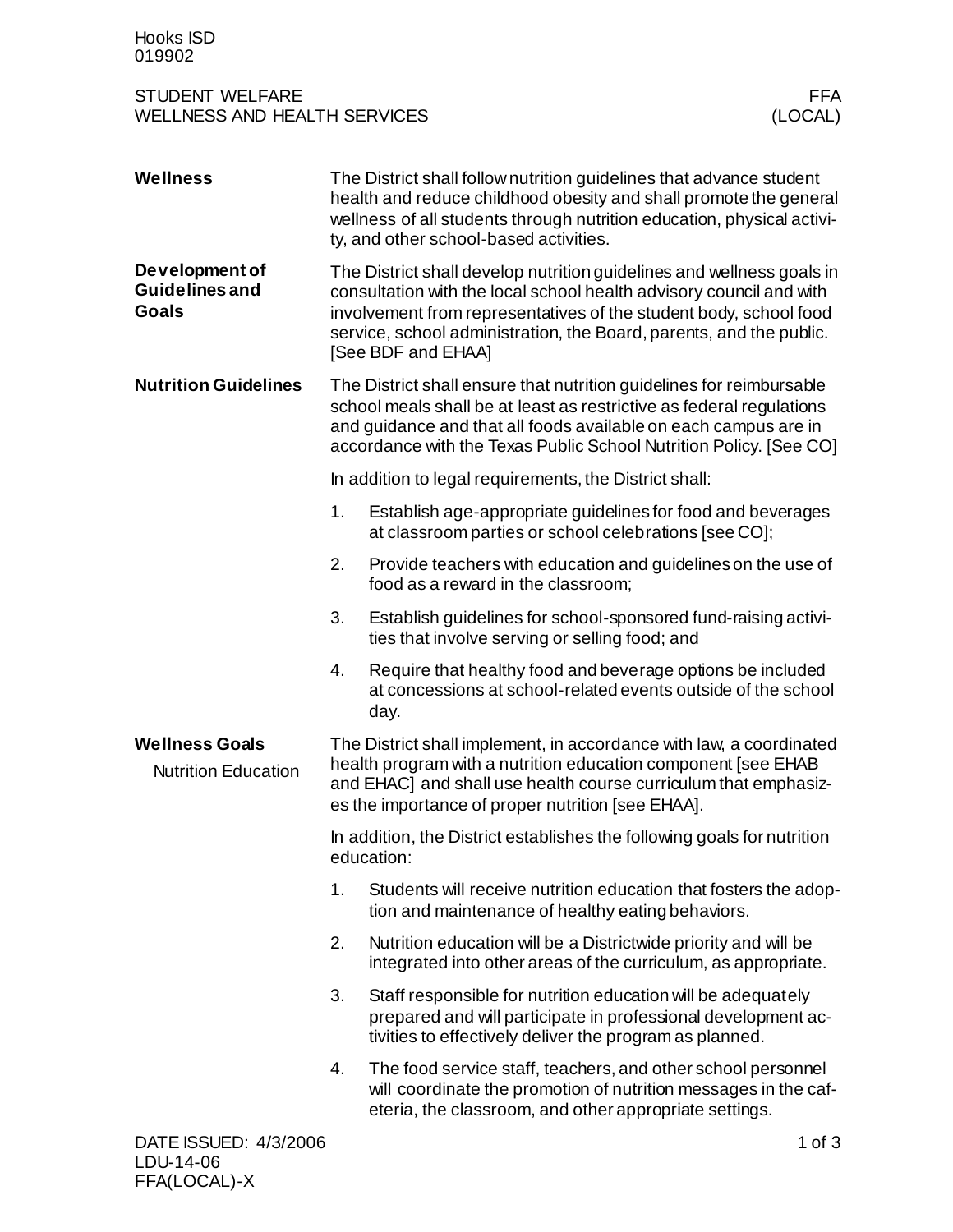## STUDENT WELFARE FFA<br>WELLNESS AND HEALTH SERVICES (LOCAL) WELLNESS AND HEALTH SERVICES

|                            | 5.                                                                                                                                                                                                                                                             | Educational nutrition information will be shared with families<br>and the general public to positively influence the health of<br>students and community members.                         |  |
|----------------------------|----------------------------------------------------------------------------------------------------------------------------------------------------------------------------------------------------------------------------------------------------------------|-------------------------------------------------------------------------------------------------------------------------------------------------------------------------------------------|--|
| <b>Physical Activity</b>   | The District shall implement, in accordance with law, a coordinated<br>health program with physical education and physical activity com-<br>ponents and shall offer at least the required amount of physical ac-<br>tivity for all grades [see EHAB and EHAC]. |                                                                                                                                                                                           |  |
|                            | In addition, the District establishes the following goals for physical<br>activity:                                                                                                                                                                            |                                                                                                                                                                                           |  |
|                            | 1.                                                                                                                                                                                                                                                             | The District will provide an environment that fosters safe and<br>enjoyable fitness activities for all students, including those<br>who are not participating in competitive sports.      |  |
|                            | 2.                                                                                                                                                                                                                                                             | Physical education classes will regularly emphasize moderate<br>to vigorous activity.                                                                                                     |  |
|                            | 3.                                                                                                                                                                                                                                                             | The District will encourage teachers to integrate physical ac-<br>tivity into the academic curriculum where appropriate.                                                                  |  |
|                            | 4.                                                                                                                                                                                                                                                             | Before-school and after-school physical activity programs will<br>be offered and students will be encouraged to participate.                                                              |  |
|                            | 5.                                                                                                                                                                                                                                                             | Teachers and other school staff will receive training to pro-<br>mote enjoyable, life-long physical activity for themselves and<br>students.                                              |  |
|                            | 6.                                                                                                                                                                                                                                                             | The District will encourage parents to support their children's<br>participation, to be active role models, and to include physical<br>activity in family events.                         |  |
|                            | 7.                                                                                                                                                                                                                                                             | The District will encourage students, parents, staff, and com-<br>munity members to use the District's recreational facilities that<br>are available outside of the school day. [See GKD] |  |
| School-Based<br>Activities | The District establishes the following goals to create an environ-<br>ment conducive to healthful eating and physical activity and to ex-<br>press a consistent wellness message through other school-based<br>activities:                                     |                                                                                                                                                                                           |  |
|                            | 1.                                                                                                                                                                                                                                                             | Sufficient time will be allowed for students to eat meals in<br>lunchroom facilities that are clean, safe, and comfortable.                                                               |  |
|                            | 2.                                                                                                                                                                                                                                                             | Wellness for students and their families will be promoted at<br>suitable school activities.                                                                                               |  |
|                            | 3.                                                                                                                                                                                                                                                             | Employee wellness education and involvement will be pro-<br>moted at suitable school activities.                                                                                          |  |
|                            |                                                                                                                                                                                                                                                                |                                                                                                                                                                                           |  |

## **Implementation**

DATE ISSUED: 4/3/2006 2 of 3 LDU-14-06 FFA(LOCAL)-X